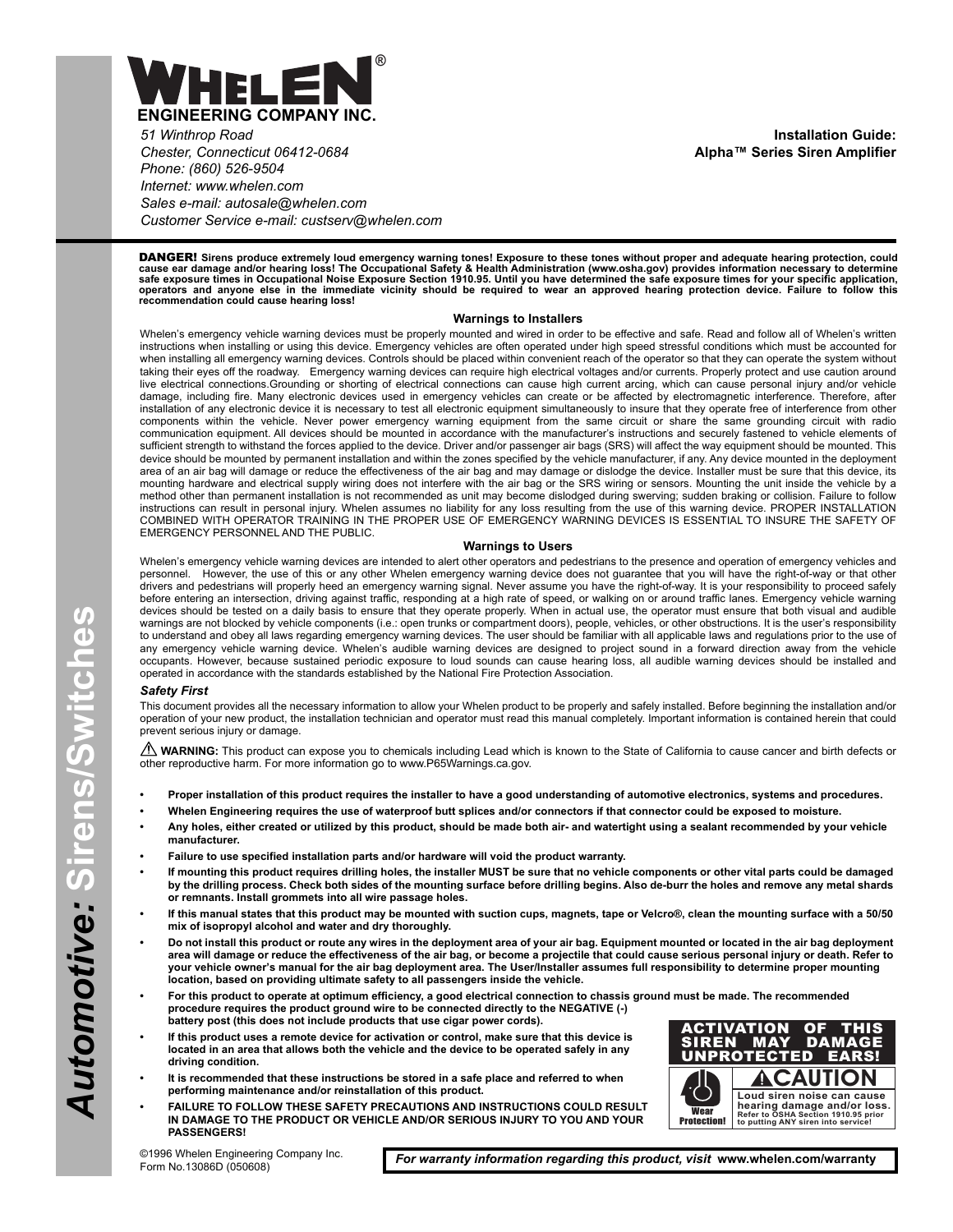# **Mounting the Alpha**TM **Series Siren Amplifier:**

The Alpha siren, although technologically advanced, is simple to install. An aftermarket center console is recommended for the mounting location of the siren. This not only allows the driver to reach the controls easily, but also keeps the unit safely out of the path of the vehicle's SRS air-bag. Follow the console manufacturer's instructions for mounting information. If a console-type mount is not possible, the siren includes a bail strap mounting kit for over or under dash mounting.

### **The following steps will guide you through the bail strap installation process:**

- 1. Select a mounting location for the Alpha siren, either on top of, or below your vehicle's dashboard.
- 2. Using the bail strap as a guide, drill two 1/8" holes and secure the bail strap to the dashboard with two #10 x 1" Phillips pan head sheet metal screws (user supplied). Refer to Figure 1.



3. Slide the carriage bolts into the middle of the mounting tracks on the siren amplifier and fit an external-tooth lock washer onto each of the carriage bolts.



4. Insert the Alpha siren amplifier into the bail strap, as shown in Figure 2. Please note that it will be necessary to spread the bail strap arms slightly apart to accept the Alpha's carriage bolts into their mounting holes.



5. Place a lock washer and an acorn nut on each carriage bolt and tighten with a 3/8" wrench. Do not over-tighten!

## **Wiring the Alpha™ Series Siren Amplifier**

### *Connecting to power:*

- 1. Extend the RED and BLACK wires through the firewall and into the engine compartment.
- 2. Follow factory wiring harness towards the vehicle's battery.

**WARNING! All customer supplied wires that connect to the positive terminal of the battery must be sized to supply at least 125% of the maximum operating current and FUSED at the battery to carry that load. DO NOT USE CIRCUIT BREAK-ERS WITH THIS PRODUCT!**

- 3. Connect the RED wire to one end of a user supplied, 10 amp fuse block. *Do not connect this unit to the battery yet!*
- 4. Connect the BLACK wire directly to the NEGATIVE battery terminal.